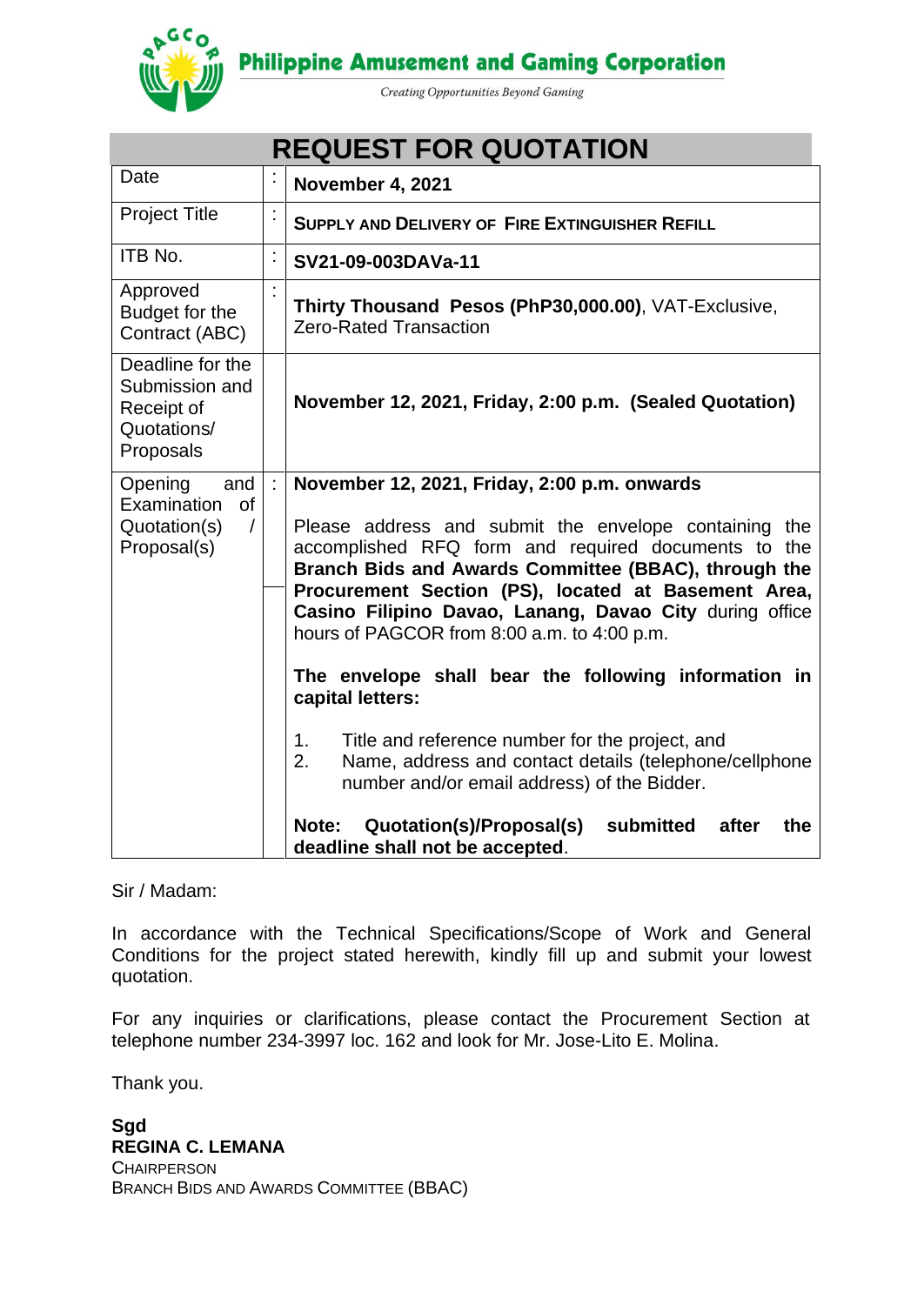## **Dear Ms. Lemana:**

In accordance with your request, following is our quotation for your requirement:

# **I. TECHNICAL SPECIFICATIONS/ SCOPE OF WORK AND GENERAL CONDITIONS OF THE PROJECT**

|                     | <b>Technical Description</b>                                        | <b>QTY</b> | <b>UOM</b> | <b>Offered Technical</b><br><b>Proposal</b><br>Please fill up each<br>column with either:<br>"Comply" or "Not<br>Comply" |
|---------------------|---------------------------------------------------------------------|------------|------------|--------------------------------------------------------------------------------------------------------------------------|
| <b>Item</b><br>Nos. | <b>SUPPLY AND DELIVERY OF FIRE EXTINGUISHER REFILL:</b>             |            |            |                                                                                                                          |
|                     | <b>FIRE EXTINGUISHER REFILL</b><br>• 20Lbs., Dry Chemical, ABC Type | 5          | unit       |                                                                                                                          |
|                     | <b>FIRE EXTINGUISHER REFILL</b><br>• 10 Lbs. Dry Chemical, ABC Type | 20         | unit       |                                                                                                                          |

| <b>ADDITIONAL TERMS AND CONDITIONS</b>                                                                                                                                                                                                                                                                                                    | Please fill up with either:<br>"Comply" or "Not<br>Comply" |
|-------------------------------------------------------------------------------------------------------------------------------------------------------------------------------------------------------------------------------------------------------------------------------------------------------------------------------------------|------------------------------------------------------------|
| The winning SUPPLIER shall agree to Replace defective or<br>substandard goods within fifteen (15) calendar days upon<br>the written request of the PAGCOR.                                                                                                                                                                                |                                                            |
| The winning SUPPLIER shall agree to provide one (1) year<br>warranty period against chemical deterioration & leakages<br>provided seal on the goods delivered are not tampered or<br>broken. Replacement for defective or substandard goods<br>shall be made within fifteen (15) calendar days upon the<br>written request of the PAGCOR. |                                                            |
| Delivery Date: Within fifteen (15)) calendar days which<br>will commence upon the receipt of the Notice to Proceed or<br>upon advise of the end-user.                                                                                                                                                                                     |                                                            |
| Place of Delivery: Casino Filipino Davao, Km. 7 Lanang,<br>Davao City                                                                                                                                                                                                                                                                     |                                                            |
| <b>PAGCOR</b> shall have the right to inspect and / or test the<br>goods to confirm their conformity to the technical<br>specifications.                                                                                                                                                                                                  |                                                            |
| Payment shall be made as billed based on actual delivery,<br>upon submission of Statement of Account at CF-Davao<br>Main Office, and shall not exceed the total Contract Price.                                                                                                                                                           |                                                            |
| <b>SUPLLIER</b><br>SHALL<br><b>VERIFY</b><br><b>TECHNICAL</b><br>SPECIFICATIONS OR OTHER<br><b>DETAILS</b><br><b>WITH</b><br>(SECURITY DEPARTMENT) FOR CLARIFICATIONS.                                                                                                                                                                    |                                                            |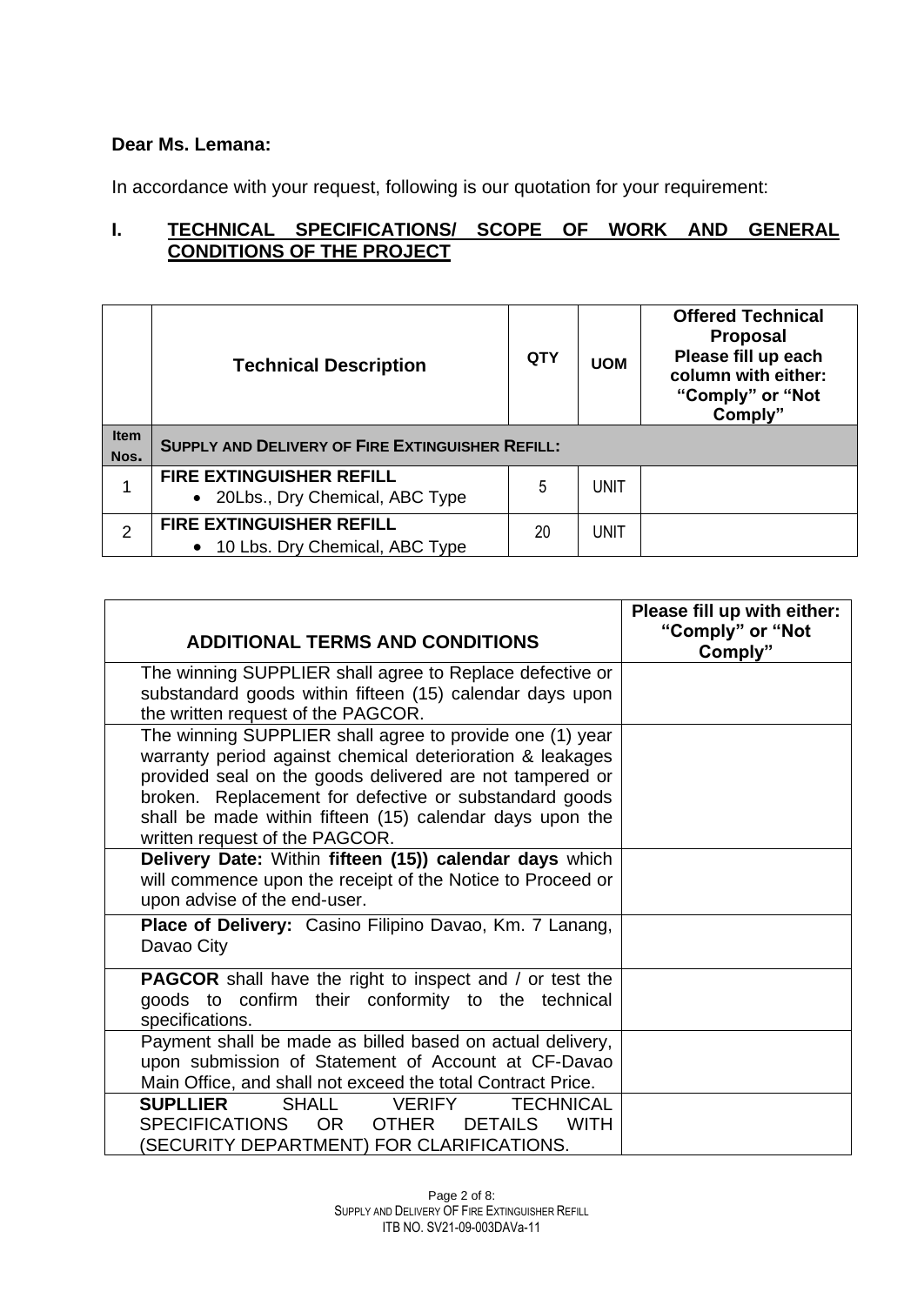## **II. FINANCIAL QUOTATION:**

| <b>Description of Item</b>                                                                       | <b>QTY</b> | <b>UOM</b>  | <b>Unit Cost</b><br>VAT-Exclusive,<br>Zero Rated<br>Transaction | <b>Total Cost</b><br>VAT-Exclusive, Zero Rated<br>Transaction |
|--------------------------------------------------------------------------------------------------|------------|-------------|-----------------------------------------------------------------|---------------------------------------------------------------|
| <b>SUPPLY AND DELIVERY OF FIRE EXTINGUISHER REFILL:</b>                                          |            |             |                                                                 |                                                               |
| <b>FIRE EXTINGUISHER REFILL</b><br>• 20Lbs., Dry Chemical, ABC<br><b>Type</b>                    | 5          | UNIT        |                                                                 |                                                               |
| <b>FIRE EXTINGUISHER REFILL</b><br>• 10 Lbs. Dry Chemical, ABC<br><b>Type</b>                    | 20         | <b>UNIT</b> |                                                                 |                                                               |
| <b>GRAND TOTAL COST (In words)</b><br>& figures) VAT Exclusive, Zero<br><b>Rated Transaction</b> | (PhP)      |             | Note: Please state amount in words and in figures)              |                                                               |

# **NOTES:**

- 1. The quotations (unit and total prices) shall be rounded off up to two (2) decimal places.
- 2. Quotations must be gross of all applicable taxes and VAT-exclusive, zero rated transactions.

**VALIDITY OF OFFER:** Ninety (90) calendar days from the date of opening of quotations

**PAYMENT SCHEDULE:** Payment shall be made upon issuance of the Certificate of Acceptance.

#### **Additional Requirements:**

Bidders have the option to submit the following documents, together with the quotation, on the deadline for the Submission and Receipt of Quotations/Proposal or at the latest within three (3) calendar days from the determination of the bidder having the Lowest / Single Calculated Quotation and receipt of the BBAC notice relative thereto:

1. BIR Certificate of Registration for individuals (*If applicable)*;

# **OR;**

Page 3 of 8: SUPPLY AND DELIVERY OF FIRE EXTINGUISHER REFILL ITB NO. SV21-09-003DAVa-11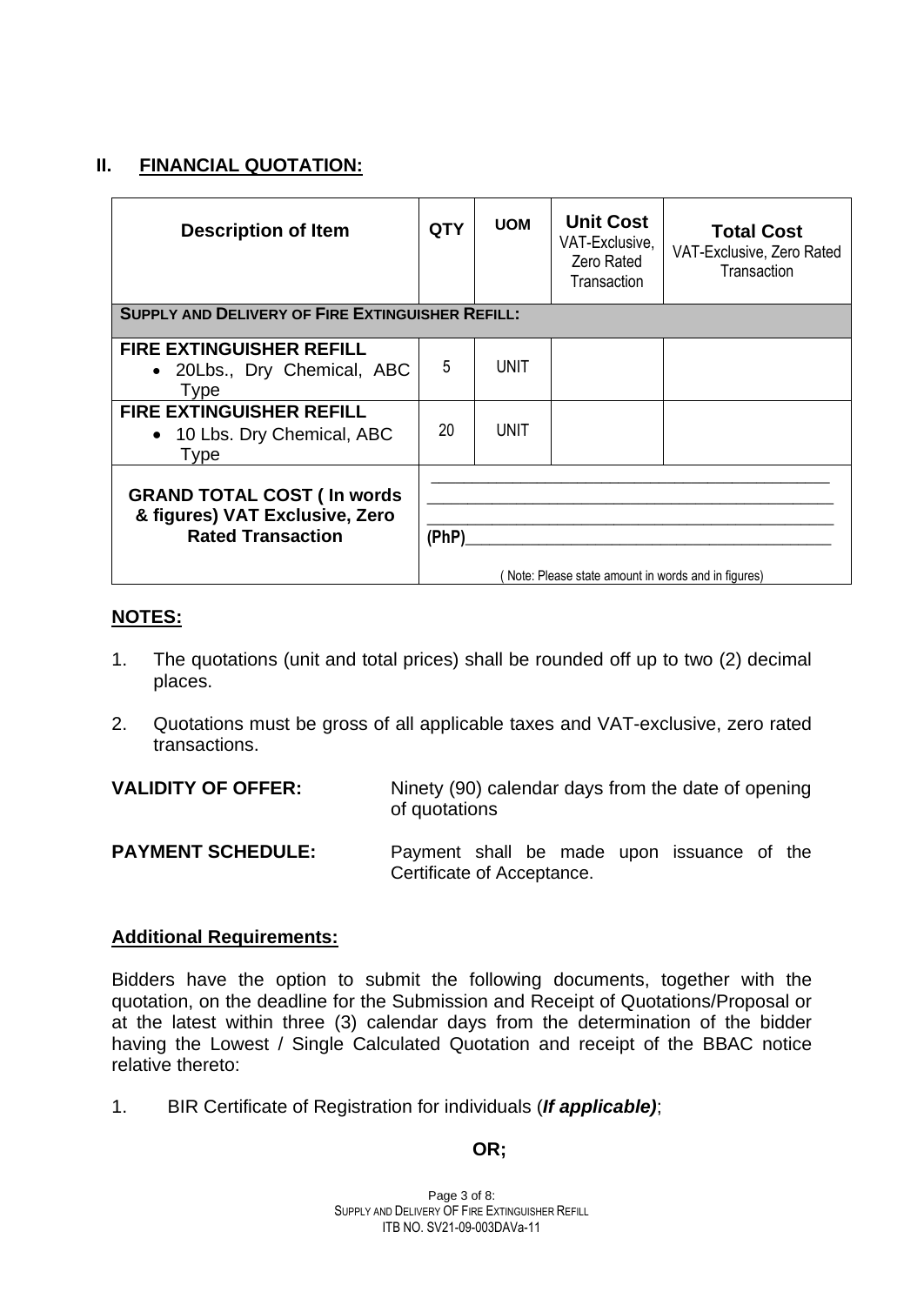- a. Registration Certificate from the Department of Trade and Industry (DTI) for sole proprietors, Registration Certificate from the Securities and Exchange Commission (SEC) for corporations, partnerships or joint ventures or Registration Certificate from the Cooperative Development Authority (CDA), and
- b. Valid Mayor's Permit issued by the city or municipality where the principal place of business of the bidder is located or Official Receipt as proof of payment for renewal.
- 2. Philippine Government Electronic Procurement System (PhilGEPS) Platinum Certificate of Registration and Membership; **OR;**

PhilGEPS Registration Number:

3. Omnibus Sworn Statement using the form prescribed in Annex A hereof.

The Omnibus Sworn Statement shall be supported by an attached document showing proof of authorization, e.g., duly notarized Secretary's Certificate issued by the corporation or the members of the joint venture or a Special Power of Attorney (SPA) in case of sole proprietorships for situations where the signatory is not the sole proprietor/owner.

## **NOTES:**

- 1. Bidders shall submit their quotations through their duly authorized representatives using this form only. This form must be completed without any alterations to their format and no substitute form shall be accepted. All parameters shall be filled in with the correct and accurate information as required.
- 2. Quotation(s)/Proposal(s) submitted exceeding the Approved Budget for the Contract shall be rejected.
- 3. The prices quoted are to be paid in Philippine Currency.
- 4. All prices quoted are **INCLUSIVE** of all applicable duties, government permits, fees, and other charges relative to the acquisition and delivery of items to PAGCOR, but **VAT-Exclusive, Zero-Rated Transaction**.
- 5. For the purpose of standardization of quotations/proposals, this RFQ Form will prevail over all kinds and forms of quotation. In case of price discrepancy over the amounts in words and in figures, the amount in words will prevail.
- 6. Any interlineations, erasures or overwriting shall be valid only if they are signed or initiated by you or any of your duly authorized representative/s.
- 7. PAGCOR shall have the right to inspect and/or to test the goods to confirm their conformity to the technical specifications.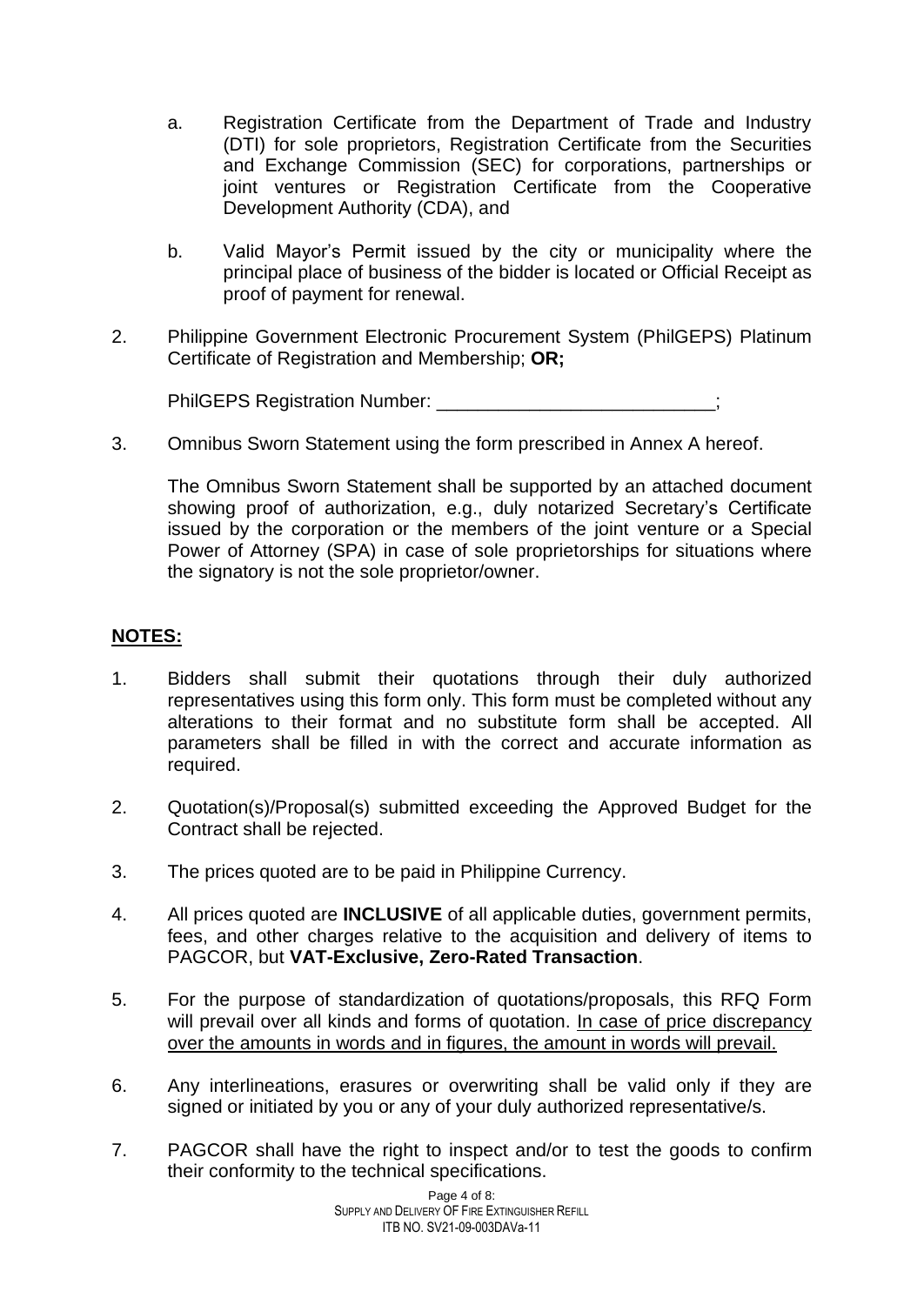- 8. Award of contract shall be made in favor of the supplier or contractor having the Single or Lowest Calculated Responsive Quotation (for goods and infrastructure projects) or a consultant with the Single or Highest Rated Responsive Proposal, which complies with the minimum technical specifications and other terms and conditions stated herein.
- 9. The supplier/contractor/consultant agrees to pay a penalty of one-tenth of one percent (1/10 of 1%) of the corresponding contract price for each day of delay, including non-working days (i.e. Saturday and Sunday), legal holidays or special non-working holidays. PAGCOR shall rescind the contract once the cumulative amount of liquidated damages reaches ten percent (10%) of the amount of the contract, without prejudice to other courses of action and remedies open to it.
- **10.** Other terms and conditions are stipulated in the attached Annex A of the Purchase Order.

# **BIDDER'S COMMITMENT:**

We hereby agree and bind ourselves to the terms and conditions herein specified, to the manner of procurement and evaluation set up by the BBAC, to the provisions of the attached Annex A (Terms and Conditions) of the Purchase Order/Service Contract and to the rules and regulations of the Government and PAGCOR.

Very truly yours,

| Signature over Printed Name |  |
|-----------------------------|--|
| Date: <b>Date</b>           |  |
| TIN:                        |  |
| Position:                   |  |

\_\_\_\_\_\_\_\_\_\_\_\_\_\_\_\_\_\_\_\_\_\_\_\_\_\_\_\_\_

\_\_\_\_\_\_\_\_\_\_\_\_\_\_\_\_\_\_\_\_\_\_\_\_\_\_\_\_\_

Company Represented:

| TIN:                         |  |
|------------------------------|--|
| Address / Tel. No. / Fax No. |  |
|                              |  |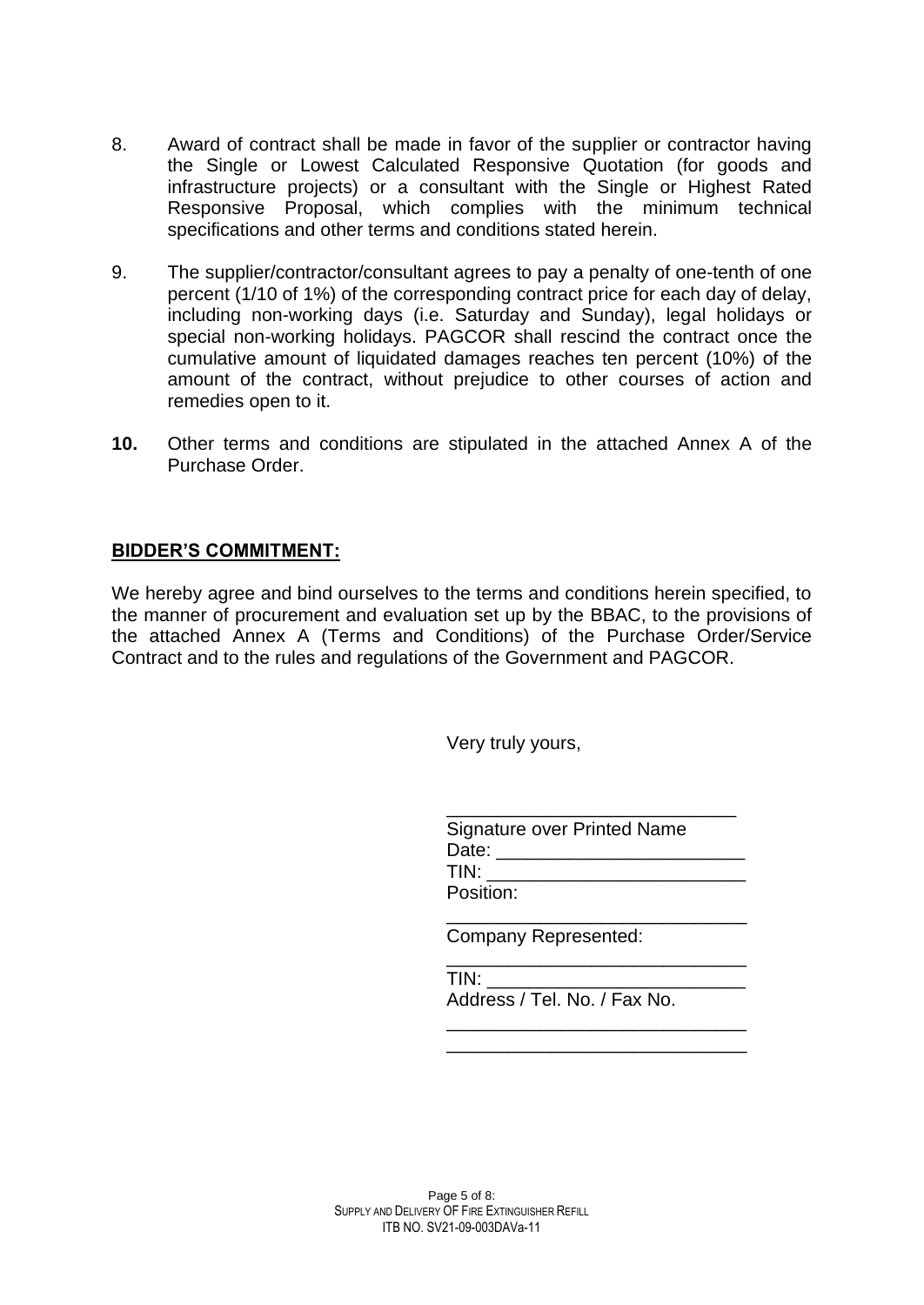# **OMNIBUS SWORN STATEMENT**

REPUBLIC OF THE PHILIPPINES  $\qquad$  ) S.S. CITY/MUNICIPALITY OF

#### **A F F I D A V I T**

I, *[Name of Affiant]*, of legal age, *[Civil Status]*, *[Nationality]*, and residing at *[Address of Affiant]*, after having been duly sworn in accordance with law, do hereby depose and state that:

#### a) *Select one, delete the other:*

*If a sole proprietorship:* I am the sole proprietor or authorized representative of *[Name of Bidder]* with office address at *[address of Bidder]*;

*If a partnership, corporation, cooperative, or joint venture:* I am the duly authorized and designated representative of *[Name of Bidder]* with office address at *[address of Bidder]*;

#### b) *Select one, delete the other:*

*If a sole proprietorship:* As the owner and sole proprietor, or authorized representative of *[Name of Bidder]*, I have full power and authority to do, execute and perform any and all acts necessary to participate, submit the proposal, to sign and execute the ensuing contract for *[Name of the Project]* of the Philippine Amusement and Gaming Corporation, *as shown in the attached duly notarized Special Power of Attorney*;

*If a partnership, corporation, cooperative, or joint venture:* I am granted full power and authority to do, execute and perform any and all acts necessary to participate, submit the proposal, to sign and execute the ensuing contract for *[Name of the Project]* of the Philippine Amusement and Gaming Corporation*,*  as shown in the attached *[state title of attached document showing proof of authorization (e.g., duly notarized Secretary's Certificate, Board/Partnership Resolution, or Special Power of Attorney, whichever is applicable;)]*;

- c) *[Name of Bidder]* is not "blacklisted" or barred from bidding by the Government of the Philippines or any of its agencies, offices, corporations, or Local Government Units, foreign government/foreign or international financing institution whose blacklisting rules have been recognized by the Government Procurement Policy Board;
- d) Each of the documents submitted in satisfaction of the procurement requirements for the conduct of Negotiated Procurement (Small Value) is an authentic copy of the original, complete, and all statements and information provided therein are true and correct;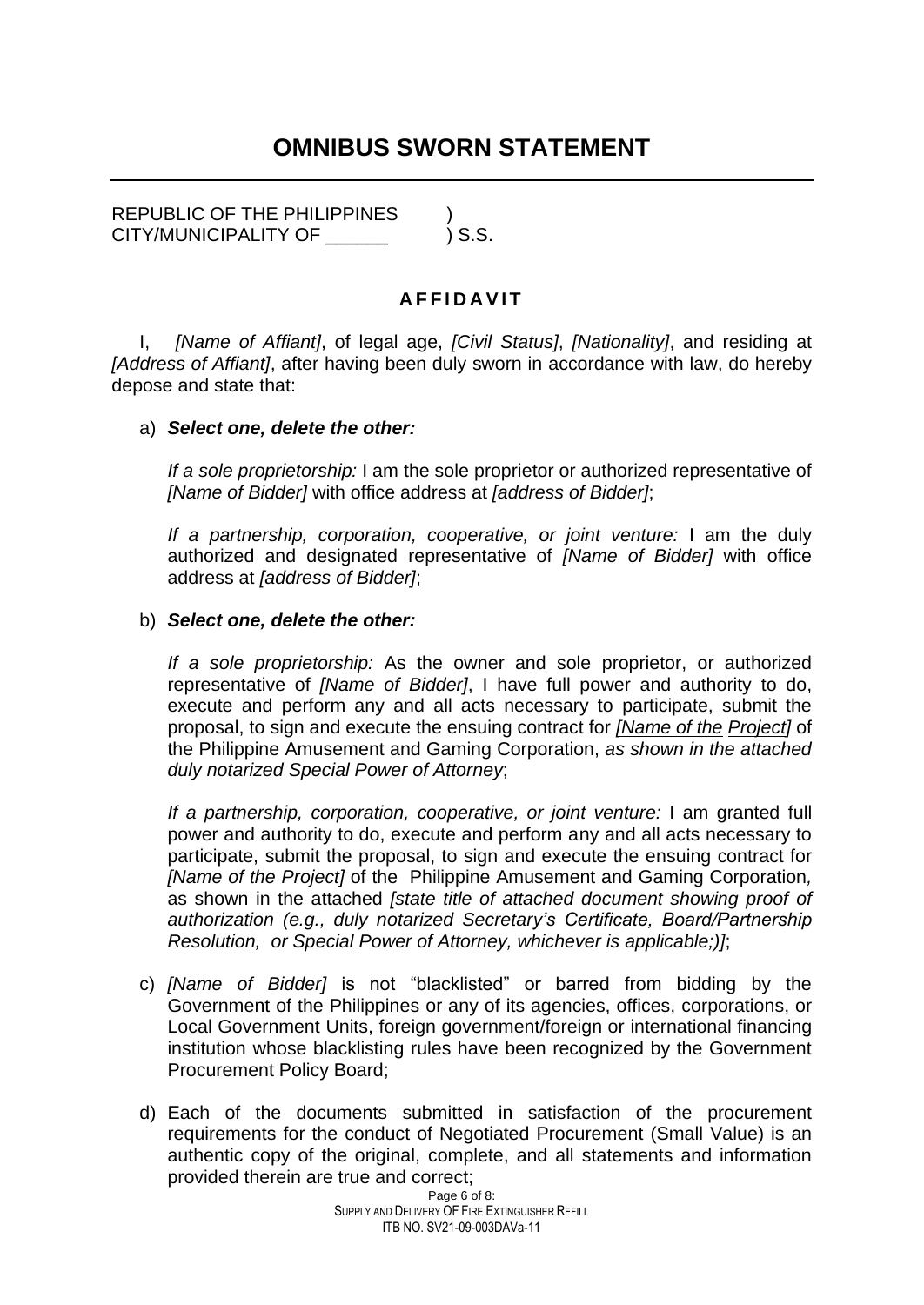e) *[Name of Bidder]* is authorizing the Head of the Procuring Entity or its duly authorized representative(s) to verify all the documents submitted;

## f) *Select one, delete the rest:*

*If a sole proprietorship:* The owner or sole proprietor is not related to the Head of the Procuring Entity, members of the Bids and Awards Committee (BAC), the Technical Working Group, and the BAC Secretariat, the head of the Project Management Office or the end-user unit, and the project consultants by consanguinity or affinity up to the third civil degree;

*If a partnership or cooperative:* None of the officers and members of *[Name of Bidder]* is related to the Head of the Procuring Entity, members of the Bids and Awards Committee (BAC), the Technical Working Group, and the BAC Secretariat, the head of the Project Management Office or the end-user unit, and the project consultants by consanguinity or affinity up to the third civil degree;

*If a corporation or joint venture:* None of the officers, directors, and controlling stockholders of *[Name of Bidder]* is related to the Head of the Procuring Entity, members of the Bids and Awards Committee (BAC), the Technical Working Group, and the BAC Secretariat, the head of the Project Management Office or the end-user unit, and the project consultants by consanguinity or affinity up to the third civil degree;

- g) *[Name of Bidder]* complies with existing labor laws and standards; and
- h) *[Name of Bidder]* is aware of and has undertaken the following responsibilities as a Bidder:
	- a. Carefully examine all of the contents of the Request for Quotation/Request for Proposal;
	- b. Acknowledge all conditions, local or otherwise, affecting the implementation of the Contract;
	- c. Made an estimate of the facilities available and needed for the contract, if any; and
	- d. Inquire or secure Supplemental/Bid Bulletin(s) issued, if any, for the *[Name of the Project]*.
- i) *[Name of Bidder]* did not give or pay directly or indirectly, any commission, amount, fee, or any form of consideration, pecuniary or otherwise, to any person or official, personnel or representative of the government in relation to any procurement project or activity.